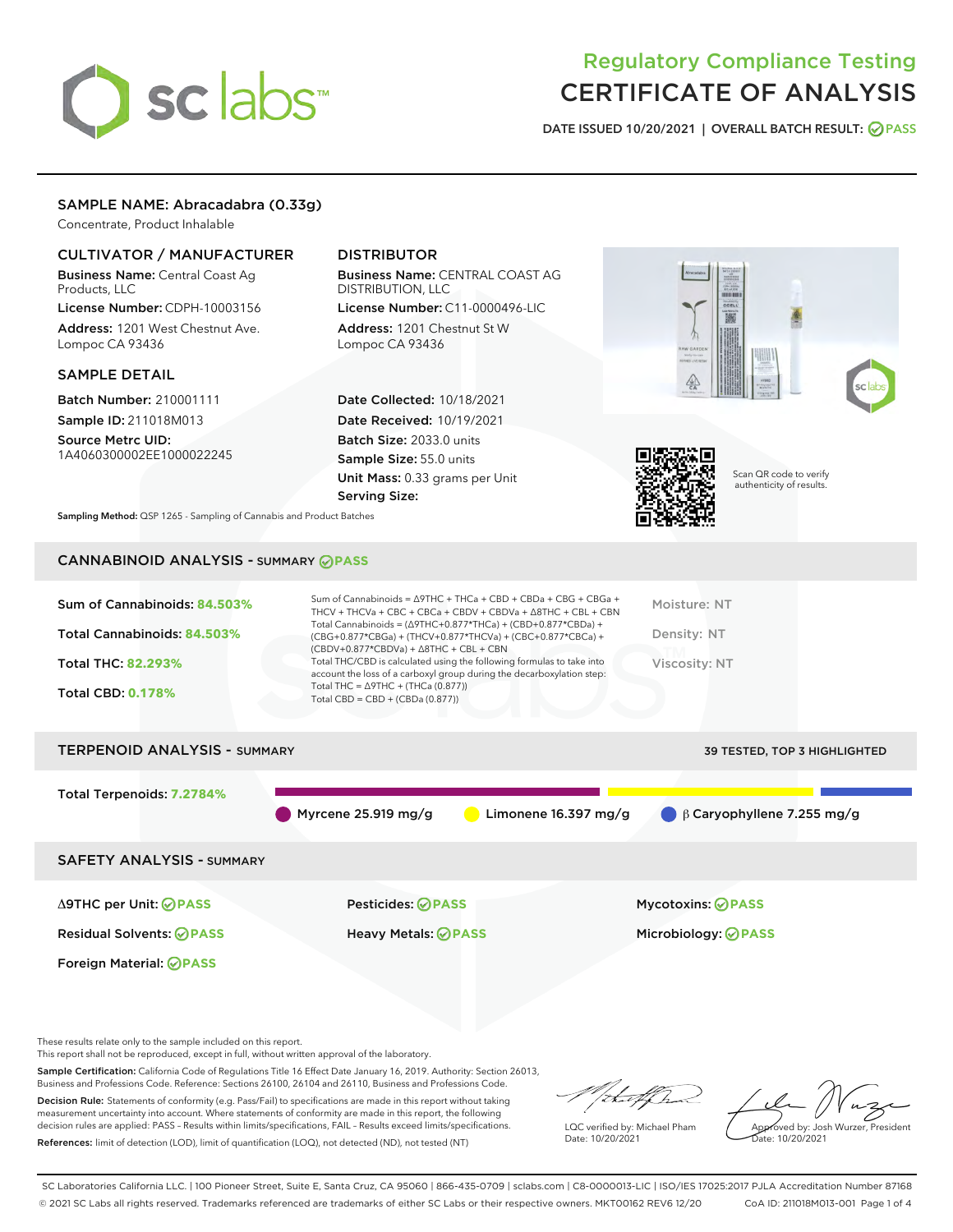



ABRACADABRA (0.33G) | DATE ISSUED 10/20/2021 | OVERALL BATCH RESULT: **● PASS** 

#### CANNABINOID TEST RESULTS - 10/19/2021 2 PASS

Tested by high-performance liquid chromatography with diode-array detection (HPLC-DAD). **Method:** QSP 1157 - Analysis of Cannabinoids by HPLC-DAD

#### TOTAL CANNABINOIDS: **84.503%**

Total Cannabinoids (Total THC) + (Total CBD) + (Total CBG) + (Total THCV) + (Total CBC) + (Total CBDV) + ∆8THC + CBL + CBN

TOTAL THC: **82.293%** Total THC (∆9THC+0.877\*THCa)

TOTAL CBD: **0.178%**

Total CBD (CBD+0.877\*CBDa)

TOTAL CBG: 1.302% Total CBG (CBG+0.877\*CBGa)

TOTAL THCV: 0.51% Total THCV (THCV+0.877\*THCVa)

TOTAL CBC: ND Total CBC (CBC+0.877\*CBCa)

TOTAL CBDV: ND Total CBDV (CBDV+0.877\*CBDVa)

| <b>COMPOUND</b>  | LOD/LOQ<br>(mg/g)          | <b>MEASUREMENT</b><br><b>UNCERTAINTY</b><br>mg/g | <b>RESULT</b><br>(mg/g) | <b>RESULT</b><br>(%) |
|------------------|----------------------------|--------------------------------------------------|-------------------------|----------------------|
| <b>A9THC</b>     | 0.06 / 0.26                | ±28.309                                          | 822.93                  | 82.293               |
| <b>CBG</b>       | 0.06/0.19                  | ±0.513                                           | 13.02                   | 1.302                |
| <b>THCV</b>      | 0.1/0.2                    | ±0.25                                            | 5.1                     | 0.51                 |
| <b>CBN</b>       | 0.1/0.3                    | ±0.14                                            | 2.2                     | 0.22                 |
| <b>CBD</b>       | 0.07/0.29                  | ±0.082                                           | 1.78                    | 0.178                |
| $\triangle$ 8THC | 0.1/0.4                    | N/A                                              | <b>ND</b>               | <b>ND</b>            |
| <b>THCa</b>      | 0.05/0.14                  | N/A                                              | <b>ND</b>               | <b>ND</b>            |
| <b>THCVa</b>     | 0.07/0.20                  | N/A                                              | <b>ND</b>               | <b>ND</b>            |
| <b>CBDa</b>      | 0.02/0.19                  | N/A                                              | <b>ND</b>               | <b>ND</b>            |
| <b>CBDV</b>      | 0.04/0.15                  | N/A                                              | <b>ND</b>               | <b>ND</b>            |
| <b>CBDVa</b>     | 0.03/0.53                  | N/A                                              | <b>ND</b>               | <b>ND</b>            |
| <b>CBGa</b>      | 0.1/0.2                    | N/A                                              | <b>ND</b>               | <b>ND</b>            |
| <b>CBL</b>       | 0.06 / 0.24                | N/A                                              | <b>ND</b>               | <b>ND</b>            |
| <b>CBC</b>       | 0.2 / 0.5                  | N/A                                              | <b>ND</b>               | <b>ND</b>            |
| <b>CBCa</b>      | 0.07/0.28                  | N/A                                              | <b>ND</b>               | <b>ND</b>            |
|                  | <b>SUM OF CANNABINOIDS</b> |                                                  | 845.03 mg/g             | 84.503%              |

#### **UNIT MASS: 0.33 grams per Unit**

| ∆9THC per Unit                        | 1120 per-package limit     | 271.57 mg/unit<br><b>PASS</b> |
|---------------------------------------|----------------------------|-------------------------------|
| <b>Total THC per Unit</b>             |                            | 271.57 mg/unit                |
| <b>CBD per Unit</b>                   |                            | $0.59$ mg/unit                |
| <b>Total CBD per Unit</b>             |                            | $0.59$ mg/unit                |
| Sum of Cannabinoids<br>per Unit       |                            | 278.86 mg/unit                |
| <b>Total Cannabinoids</b><br>per Unit |                            | 278.86 mg/unit                |
| <b>MOISTURE TEST RESULT</b>           | <b>DENSITY TEST RESULT</b> | <b>VISCOSITY TEST RESULT</b>  |

Not Tested

Not Tested

Not Tested

#### TERPENOID TEST RESULTS - 10/20/2021

Terpene analysis utilizing gas chromatography-flame ionization detection (GC-FID). **Method:** QSP 1192 - Analysis of Terpenoids by GC-FID

| <b>COMPOUND</b>         | LOD/LOQ<br>(mg/g) | <b>MEASUREMENT</b><br><b>UNCERTAINTY</b><br>mg/g | <b>RESULT</b><br>(mg/g) | <b>RESULT</b><br>$(\%)$ |
|-------------------------|-------------------|--------------------------------------------------|-------------------------|-------------------------|
| <b>Myrcene</b>          | 0.008 / 0.025     | ±0.3344                                          | 25.919                  | 2.5919                  |
| Limonene                | 0.005 / 0.016     | ±0.2345                                          | 16.397                  | 1.6397                  |
| $\beta$ Caryophyllene   | 0.004 / 0.012     | ±0.2583                                          | 7.255                   | 0.7255                  |
| Terpinolene             | 0.008 / 0.026     | ±0.1062                                          | 5.180                   | 0.5180                  |
| Ocimene                 | 0.011 / 0.038     | ±0.1146                                          | 3.569                   | 0.3569                  |
| $\beta$ Pinene          | 0.004 / 0.014     | ±0.0332                                          | 2.886                   | 0.2886                  |
| Linalool                | 0.009 / 0.032     | ±0.1070                                          | 2.817                   | 0.2817                  |
| $\alpha$ Pinene         | 0.005 / 0.017     | ±0.0206                                          | 2.395                   | 0.2395                  |
| $\alpha$ Humulene       | 0.009 / 0.029     | ±0.0550                                          | 1.714                   | 0.1714                  |
| Fenchol                 | 0.010 / 0.034     | ±0.0461                                          | 1.191                   | 0.1191                  |
| <b>Terpineol</b>        | 0.016 / 0.055     | ±0.0483                                          | 0.787                   | 0.0787                  |
| trans-ß-Farnesene       | 0.008 / 0.025     | ±0.0207                                          | 0.584                   | 0.0584                  |
| Camphene                | 0.005 / 0.015     | ±0.0036                                          | 0.313                   | 0.0313                  |
| <b>Borneol</b>          | 0.005 / 0.016     | ±0.0103                                          | 0.246                   | 0.0246                  |
| Caryophyllene<br>Oxide  | 0.010 / 0.033     | ±0.0079                                          | 0.171                   | 0.0171                  |
| $\alpha$ Phellandrene   | 0.006 / 0.020     | ±0.0022                                          | 0.159                   | 0.0159                  |
| 3 Carene                | 0.005 / 0.018     | ±0.0020                                          | 0.144                   | 0.0144                  |
| Fenchone                | 0.009 / 0.028     | ±0.0038                                          | 0.132                   | 0.0132                  |
| $\alpha$ Terpinene      | 0.005 / 0.017     | ±0.0019                                          | 0.126                   | 0.0126                  |
| Guaiol                  | 0.009 / 0.030     | ±0.0057                                          | 0.120                   | 0.0120                  |
| Nerolidol               | 0.009 / 0.028     | ±0.0069                                          | 0.109                   | 0.0109                  |
| $\gamma$ Terpinene      | 0.006 / 0.018     | ±0.0018                                          | 0.106                   | 0.0106                  |
| Valencene               | 0.009 / 0.030     | ±0.0073                                          | 0.106                   | 0.0106                  |
| p-Cymene                | 0.005 / 0.016     | ±0.0019                                          | 0.071                   | 0.0071                  |
| Citronellol             | 0.003 / 0.010     | ±0.0031                                          | 0.063                   | 0.0063                  |
| $\alpha$ Bisabolol      | 0.008 / 0.026     | ±0.0033                                          | 0.062                   | 0.0062                  |
| Geraniol                | 0.002 / 0.007     | ±0.0022                                          | 0.049                   | 0.0049                  |
| Eucalyptol              | 0.006 / 0.018     | ±0.0011                                          | 0.045                   | 0.0045                  |
| Sabinene Hydrate        | 0.006 / 0.022     | ±0.0010                                          | 0.027                   | 0.0027                  |
| Sabinene                | 0.004 / 0.014     | ±0.0003                                          | 0.023                   | 0.0023                  |
| Nerol                   | 0.003 / 0.011     | ±0.0008                                          | 0.018                   | 0.0018                  |
| (-)-Isopulegol          | 0.005 / 0.016     | N/A                                              | ND                      | <b>ND</b>               |
| Camphor                 | 0.006 / 0.019     | N/A                                              | ND                      | <b>ND</b>               |
| Isoborneol              | 0.004 / 0.012     | N/A                                              | ND                      | <b>ND</b>               |
| Menthol                 | 0.008 / 0.025     | N/A                                              | ND                      | ND                      |
| $R-(+)$ -Pulegone       | 0.003 / 0.011     | N/A                                              | ND                      | ND                      |
| <b>Geranyl Acetate</b>  | 0.004 / 0.014     | N/A                                              | ND                      | <b>ND</b>               |
| $\alpha$ Cedrene        | 0.005 / 0.016     | N/A                                              | ND                      | ND                      |
| Cedrol                  | 0.008 / 0.027     | N/A                                              | ND                      | <b>ND</b>               |
| <b>TOTAL TERPENOIDS</b> |                   |                                                  | 72.784 mg/g             | 7.2784%                 |

SC Laboratories California LLC. | 100 Pioneer Street, Suite E, Santa Cruz, CA 95060 | 866-435-0709 | sclabs.com | C8-0000013-LIC | ISO/IES 17025:2017 PJLA Accreditation Number 87168 © 2021 SC Labs all rights reserved. Trademarks referenced are trademarks of either SC Labs or their respective owners. MKT00162 REV6 12/20 CoA ID: 211018M013-001 Page 2 of 4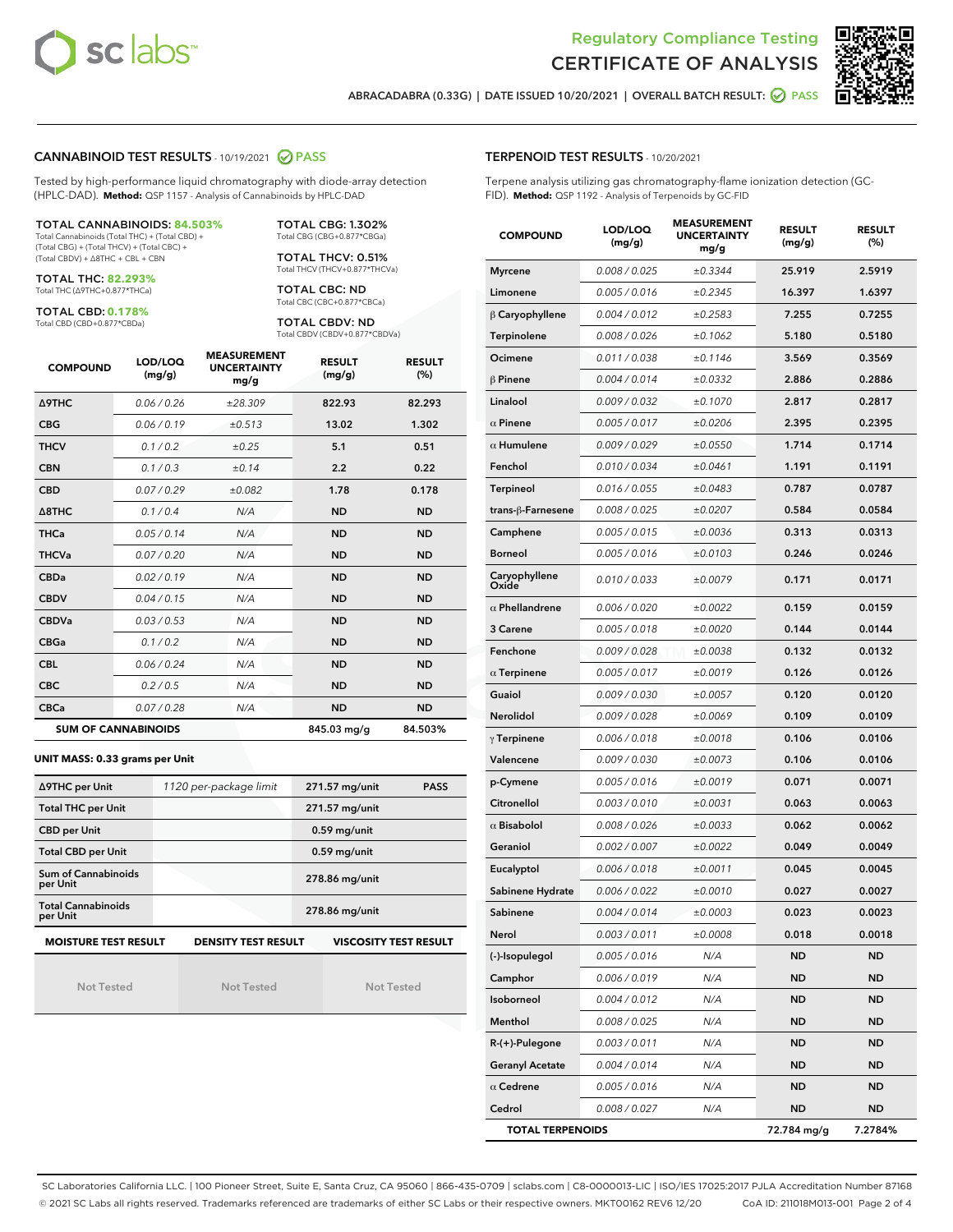



ABRACADABRA (0.33G) | DATE ISSUED 10/20/2021 | OVERALL BATCH RESULT:  $\bigcirc$  PASS

# CATEGORY 1 PESTICIDE TEST RESULTS - 10/20/2021 2 PASS

Pesticide and plant growth regulator analysis utilizing high-performance liquid chromatography-mass spectrometry (HPLC-MS) or gas chromatography-mass spectrometry (GC-MS). \*GC-MS utilized where indicated. **Method:** QSP 1212 - Analysis of Pesticides and Mycotoxins by LC-MS or QSP 1213 - Analysis of Pesticides by GC-MS

| <b>COMPOUND</b>             | LOD/LOQ<br>$(\mu g/g)$ | <b>ACTION</b><br>LIMIT<br>$(\mu g/g)$ | <b>MEASUREMENT</b><br><b>UNCERTAINTY</b><br>$\mu$ g/g | <b>RESULT</b><br>$(\mu g/g)$ | <b>RESULT</b> |
|-----------------------------|------------------------|---------------------------------------|-------------------------------------------------------|------------------------------|---------------|
| Aldicarb                    | 0.03/0.08              | $>$ LOD                               | N/A                                                   | <b>ND</b>                    | <b>PASS</b>   |
| Carbofuran                  | 0.02 / 0.05            | ≥ LOD                                 | N/A                                                   | <b>ND</b>                    | <b>PASS</b>   |
| Chlordane*                  | 0.03 / 0.08            | $\ge$ LOD                             | N/A                                                   | <b>ND</b>                    | <b>PASS</b>   |
| Chlorfenapyr*               | 0.03/0.10              | $>$ LOD                               | N/A                                                   | <b>ND</b>                    | <b>PASS</b>   |
| Chlorpyrifos                | 0.02 / 0.06            | $\ge$ LOD                             | N/A                                                   | <b>ND</b>                    | <b>PASS</b>   |
| Coumaphos                   | 0.02 / 0.07            | $\geq$ LOD                            | N/A                                                   | <b>ND</b>                    | <b>PASS</b>   |
| Daminozide                  | 0.02 / 0.07            | $>$ LOD                               | N/A                                                   | <b>ND</b>                    | <b>PASS</b>   |
| <b>DDVP</b><br>(Dichlorvos) | 0.03/0.09              | $\geq$ LOD                            | N/A                                                   | <b>ND</b>                    | <b>PASS</b>   |
| <b>Dimethoate</b>           | 0.03 / 0.08            | $\geq$ LOD                            | N/A                                                   | <b>ND</b>                    | <b>PASS</b>   |
| Ethoprop(hos)               | 0.03/0.10              | $>$ LOD                               | N/A                                                   | <b>ND</b>                    | <b>PASS</b>   |
| Etofenprox                  | 0.02 / 0.06            | $\ge$ LOD                             | N/A                                                   | <b>ND</b>                    | <b>PASS</b>   |
| Fenoxycarb                  | 0.03 / 0.08            | $\geq$ LOD                            | N/A                                                   | <b>ND</b>                    | <b>PASS</b>   |
| Fipronil                    | 0.03 / 0.08            | $\geq$ LOD                            | N/A                                                   | <b>ND</b>                    | <b>PASS</b>   |
| Imazalil                    | 0.02 / 0.06            | $\geq$ LOD                            | N/A                                                   | <b>ND</b>                    | <b>PASS</b>   |
| Methiocarb                  | 0.02 / 0.07            | $>$ LOD                               | N/A                                                   | <b>ND</b>                    | <b>PASS</b>   |
| Methyl<br>parathion         | 0.03/0.10              | > LOD                                 | N/A                                                   | <b>ND</b>                    | <b>PASS</b>   |
| <b>Mevinphos</b>            | 0.03/0.09              | $\geq$ LOD                            | N/A                                                   | <b>ND</b>                    | <b>PASS</b>   |
| Paclobutrazol               | 0.02 / 0.05            | $>$ LOD                               | N/A                                                   | <b>ND</b>                    | <b>PASS</b>   |
| Propoxur                    | 0.03/0.09              | $\ge$ LOD                             | N/A                                                   | <b>ND</b>                    | <b>PASS</b>   |
| Spiroxamine                 | 0.03 / 0.08            | $\geq$ LOD                            | N/A                                                   | <b>ND</b>                    | <b>PASS</b>   |
| Thiacloprid                 | 0.03/0.10              | $\geq$ LOD                            | N/A                                                   | <b>ND</b>                    | <b>PASS</b>   |

#### CATEGORY 2 PESTICIDE TEST RESULTS - 10/20/2021 @ PASS

| <b>COMPOUND</b>          | LOD/LOO<br>$(\mu g/g)$ | <b>ACTION</b><br>LIMIT<br>$(\mu g/g)$ | <b>MEASUREMENT</b><br><b>UNCERTAINTY</b><br>$\mu$ g/g | <b>RESULT</b><br>$(\mu g/g)$ | <b>RESULT</b> |
|--------------------------|------------------------|---------------------------------------|-------------------------------------------------------|------------------------------|---------------|
| Abamectin                | 0.03/0.10              | 0.1                                   | N/A                                                   | <b>ND</b>                    | <b>PASS</b>   |
| Acephate                 | 0.02/0.07              | 0.1                                   | N/A                                                   | <b>ND</b>                    | <b>PASS</b>   |
| Acequinocyl              | 0.02/0.07              | 0.1                                   | N/A                                                   | <b>ND</b>                    | <b>PASS</b>   |
| Acetamiprid              | 0.02/0.05              | 0.1                                   | N/A                                                   | <b>ND</b>                    | <b>PASS</b>   |
| Azoxystrobin             | 0.02/0.07              | 0.1                                   | N/A                                                   | <b>ND</b>                    | <b>PASS</b>   |
| <b>Bifenazate</b>        | 0.01 / 0.04            | 0.1                                   | N/A                                                   | <b>ND</b>                    | <b>PASS</b>   |
| <b>Bifenthrin</b>        | 0.02 / 0.05            | 3                                     | N/A                                                   | <b>ND</b>                    | <b>PASS</b>   |
| <b>Boscalid</b>          | 0.03/0.09              | 0.1                                   | N/A                                                   | <b>ND</b>                    | <b>PASS</b>   |
| Captan                   | 0.19/0.57              | 0.7                                   | N/A                                                   | <b>ND</b>                    | <b>PASS</b>   |
| Carbaryl                 | 0.02/0.06              | 0.5                                   | N/A                                                   | <b>ND</b>                    | <b>PASS</b>   |
| Chlorantranilip-<br>role | 0.04/0.12              | 10                                    | N/A                                                   | <b>ND</b>                    | <b>PASS</b>   |
| Clofentezine             | 0.03/0.09              | 0.1                                   | N/A                                                   | <b>ND</b>                    | <b>PASS</b>   |

| <b>COMPOUND</b>               | LOD/LOQ<br>(µg/g) | <b>ACTION</b><br><b>LIMIT</b><br>(µg/g) | <b>MEASUREMENT</b><br><b>UNCERTAINTY</b><br>µg/g | <b>RESULT</b><br>(µg/g) | <b>RESULT</b> |
|-------------------------------|-------------------|-----------------------------------------|--------------------------------------------------|-------------------------|---------------|
| Cyfluthrin                    | 0.12 / 0.38       | 2                                       | N/A                                              | <b>ND</b>               | <b>PASS</b>   |
| Cypermethrin                  | 0.11 / 0.32       | 1                                       | N/A                                              | <b>ND</b>               | <b>PASS</b>   |
| Diazinon                      | 0.02 / 0.05       | 0.1                                     | N/A                                              | <b>ND</b>               | <b>PASS</b>   |
| Dimethomorph                  | 0.03 / 0.09       | 2                                       | N/A                                              | <b>ND</b>               | <b>PASS</b>   |
| Etoxazole                     | 0.02 / 0.06       | 0.1                                     | N/A                                              | <b>ND</b>               | <b>PASS</b>   |
| Fenhexamid                    | 0.03 / 0.09       | 0.1                                     | N/A                                              | <b>ND</b>               | <b>PASS</b>   |
| Fenpyroximate                 | 0.02 / 0.06       | 0.1                                     | N/A                                              | <b>ND</b>               | <b>PASS</b>   |
| Flonicamid                    | 0.03 / 0.10       | 0.1                                     | N/A                                              | <b>ND</b>               | <b>PASS</b>   |
| Fludioxonil                   | 0.03/0.10         | 0.1                                     | N/A                                              | <b>ND</b>               | <b>PASS</b>   |
| Hexythiazox                   | 0.02 / 0.07       | 0.1                                     | N/A                                              | <b>ND</b>               | <b>PASS</b>   |
| Imidacloprid                  | 0.04 / 0.11       | 5                                       | N/A                                              | <b>ND</b>               | <b>PASS</b>   |
| Kresoxim-methyl               | 0.02 / 0.07       | 0.1                                     | N/A                                              | <b>ND</b>               | <b>PASS</b>   |
| <b>Malathion</b>              | 0.03 / 0.09       | 0.5                                     | N/A                                              | <b>ND</b>               | <b>PASS</b>   |
| Metalaxyl                     | 0.02 / 0.07       | $\overline{c}$                          | N/A                                              | <b>ND</b>               | <b>PASS</b>   |
| Methomyl                      | 0.03 / 0.10       | $\mathcal{I}$                           | N/A                                              | <b>ND</b>               | <b>PASS</b>   |
| Myclobutanil                  | 0.03 / 0.09       | 0.1                                     | N/A                                              | <b>ND</b>               | <b>PASS</b>   |
| <b>Naled</b>                  | 0.02 / 0.07       | 0.1                                     | N/A                                              | <b>ND</b>               | <b>PASS</b>   |
| Oxamyl                        | 0.04 / 0.11       | 0.5                                     | N/A                                              | ND                      | <b>PASS</b>   |
| Pentachloronitro-<br>benzene* | 0.03 / 0.09       | 0.1                                     | N/A                                              | <b>ND</b>               | <b>PASS</b>   |
| Permethrin                    | 0.04 / 0.12       | 0.5                                     | N/A                                              | <b>ND</b>               | <b>PASS</b>   |
| Phosmet                       | 0.03/0.10         | 0.1                                     | N/A                                              | <b>ND</b>               | <b>PASS</b>   |
| Piperonylbu-<br>toxide        | 0.02 / 0.07       | 3                                       | N/A                                              | <b>ND</b>               | <b>PASS</b>   |
| Prallethrin                   | 0.03 / 0.08       | 0.1                                     | N/A                                              | <b>ND</b>               | <b>PASS</b>   |
| Propiconazole                 | 0.02 / 0.07       | 0.1                                     | N/A                                              | <b>ND</b>               | <b>PASS</b>   |
| Pyrethrins                    | 0.04 / 0.12       | 0.5                                     | N/A                                              | <b>ND</b>               | <b>PASS</b>   |
| Pyridaben                     | 0.02 / 0.07       | 0.1                                     | N/A                                              | <b>ND</b>               | <b>PASS</b>   |
| Spinetoram                    | 0.02 / 0.07       | 0.1                                     | N/A                                              | <b>ND</b>               | <b>PASS</b>   |
| Spinosad                      | 0.02 / 0.07       | 0.1                                     | N/A                                              | <b>ND</b>               | <b>PASS</b>   |
| Spiromesifen                  | 0.02 / 0.05       | 0.1                                     | N/A                                              | <b>ND</b>               | <b>PASS</b>   |
| Spirotetramat                 | 0.02 / 0.06       | 0.1                                     | N/A                                              | <b>ND</b>               | <b>PASS</b>   |
| Tebuconazole                  | 0.02 / 0.07       | 0.1                                     | N/A                                              | ND                      | <b>PASS</b>   |
| Thiamethoxam                  | 0.03 / 0.10       | 5                                       | N/A                                              | <b>ND</b>               | <b>PASS</b>   |
| Trifloxystrobin               | 0.03 / 0.08       | 0.1                                     | N/A                                              | <b>ND</b>               | <b>PASS</b>   |

SC Laboratories California LLC. | 100 Pioneer Street, Suite E, Santa Cruz, CA 95060 | 866-435-0709 | sclabs.com | C8-0000013-LIC | ISO/IES 17025:2017 PJLA Accreditation Number 87168 © 2021 SC Labs all rights reserved. Trademarks referenced are trademarks of either SC Labs or their respective owners. MKT00162 REV6 12/20 CoA ID: 211018M013-001 Page 3 of 4